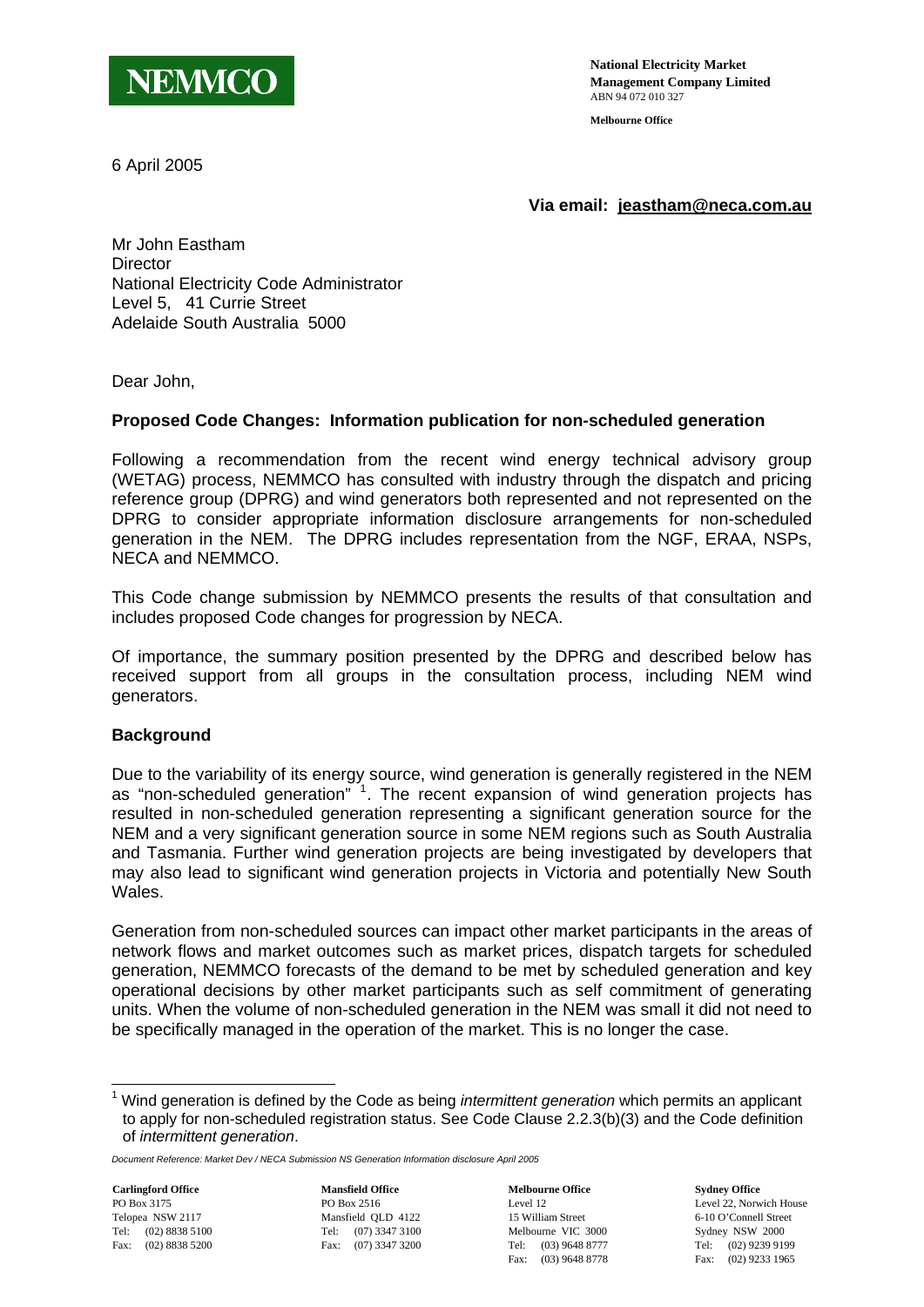Following discussions with the DPRG and wind generators, NEMMCO considers that additional information regarding non-scheduled generation is now required for the continued efficient operation and transparency of the market. The WETAG process identified this issue<sup>[2](#page-1-0)</sup>, noting in their final report that there may be merit in the provision of additional information regarding significant non-scheduled generation to facilitate the market.

## **DPRG Position Summary**

The DPRG has considered the issue of appropriate information disclosure arrangements for non-scheduled generation in the NEM and established the following position in order to facilitate the market:

- Current NEM information publication arrangements for non-scheduled generation are not sustainable as the volume of non-scheduled generation is now material to the market.
- Information is required to be published for significant non-scheduled generation, including wind farms, in both the forecast and historical (actual generation) timeframes;
- Provision of additional information regarding non-scheduled generation will benefit the market by:
	- o enhancing market transparency thereby enabling efficient operational decisions to be made by NEM participants; and
	- o Enabling market participants to continue to model and understand the dynamics of consumer demand (which is the demand to be met by both scheduled and non-scheduled generation).
- Information disclosure arrangements for significant non-scheduled generation (greater than 30MW) should be broadly consistent with those for scheduled generating units.

<span id="page-1-0"></span> 2 WETAG Final Report, "*Integrating wind farms into the NEM*", WETAG, January 2005. URL: www.mce.gov.au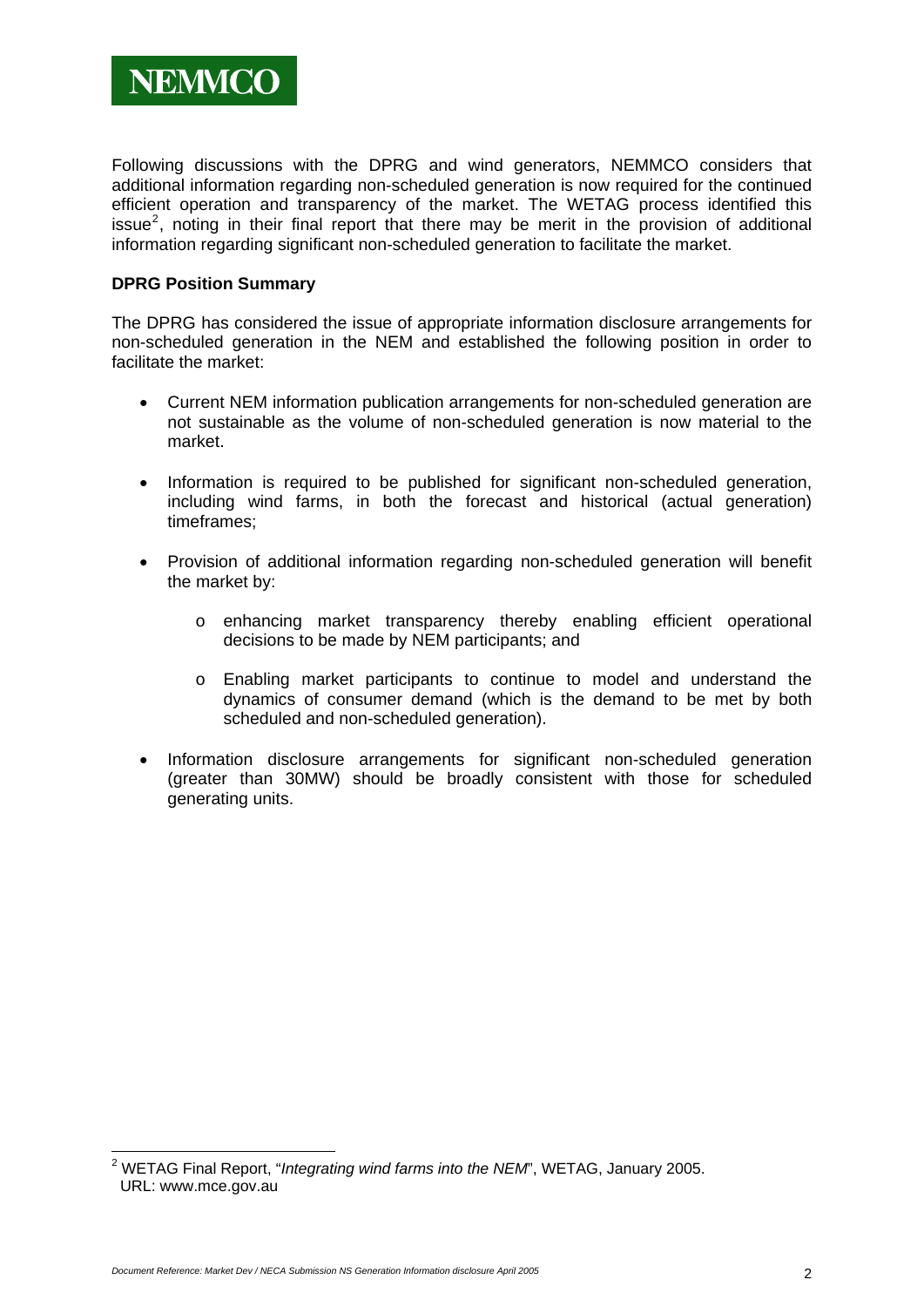

#### **Code change proposal**

The following table summarises the information proposed by NEMMCO for publication in various NEM timeframes:

| <b>NEM</b><br>timeframe                                            | Additional information proposed for<br>publication                                                                                                                     | <b>Comment</b>                                                                                                                                                 |
|--------------------------------------------------------------------|------------------------------------------------------------------------------------------------------------------------------------------------------------------------|----------------------------------------------------------------------------------------------------------------------------------------------------------------|
| Dispatch,<br>predispatch,<br><b>STPASA</b><br>and<br><b>MTPASA</b> | Details of MW volume allowances made<br>by NEMMCO for non-scheduled<br>generation in forecasts of the demand to<br>be met by scheduled generation.                     | To provide for disclosure of non-<br>scheduled generation in the<br>forecast timeframes.                                                                       |
| Historical<br>data<br>("day after"<br>publication)                 | Details of actual generation for each<br>non-scheduled generating unit or non-<br>scheduled generating system (greater<br>than 30MW), for the previous trading<br>day. | To publish actual generation<br>information for significant non-<br>scheduled generation on a basis<br>consistent with that for<br>scheduled generating units. |

Following the above industry discussions, NEMMCO provides the Code changes in attachment A for consideration by NECA. As the provision of non-scheduled generation projects to the NEM continues to gain pace, and that the Code change proposal has been consulted widely with industry is broadly supported, NEMMCO requests that NECA progress this issue at its earliest possible opportunity.

If you require further information on this proposal, please feel free to contact Mr Bruce Cameron on 02 9239 9115 or bruce\_cameron@nemmco.com.au.

Yours faithfully

Brian Spalding Chief Operating Officer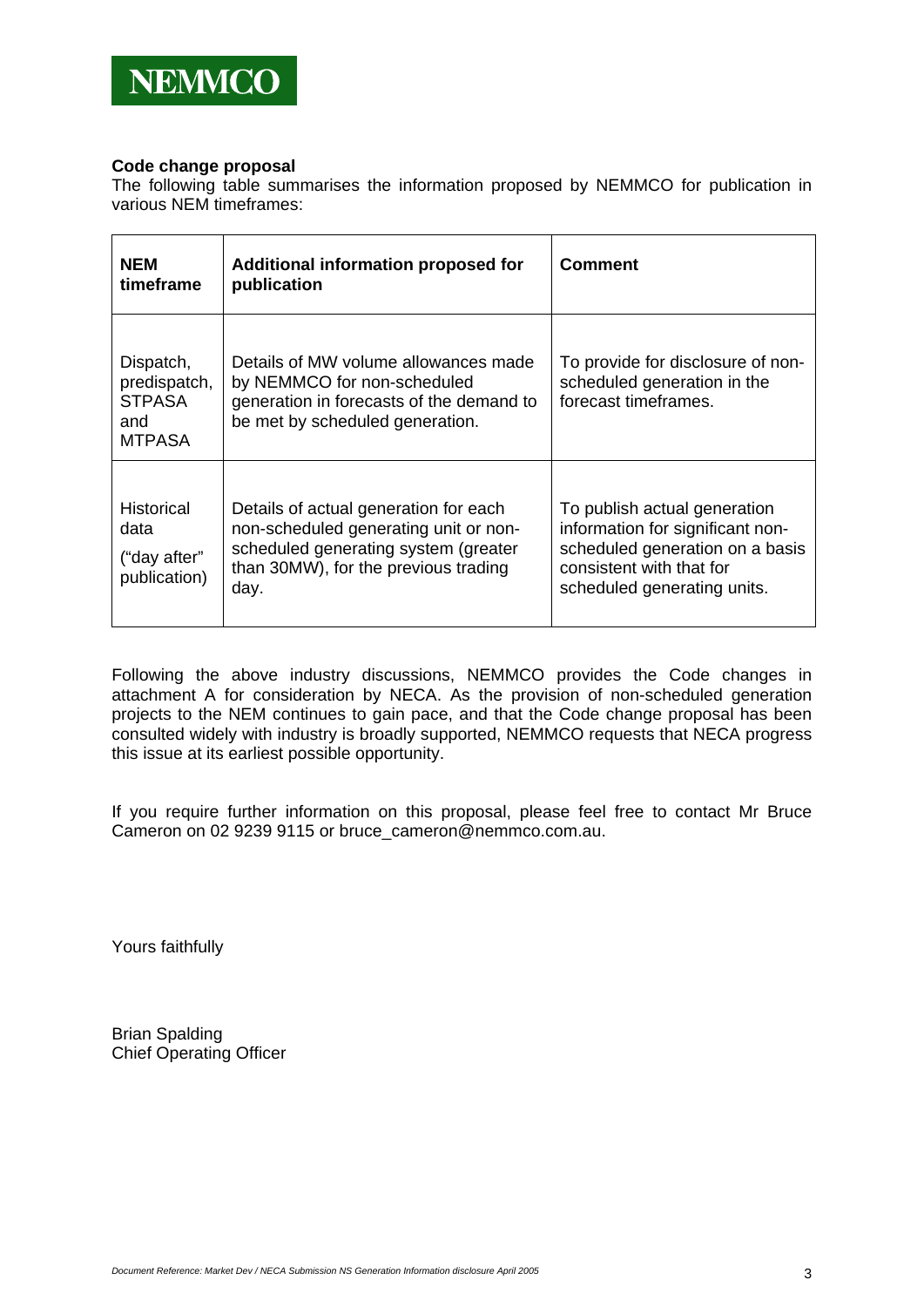

# **Attachment A**

# **Code changes proposed by NEMMCO: Information publication for significant non-scheduled generating units or non-scheduled generating systems**

Only the affected parts of clauses are shown.

| <b>REFERENCE</b>        | <b>CLAUSE WITH PROPOSED AMENDMENTS</b>                                                                                                                                                                                                                                                                                                                                                                                                                                                                                           | <b>REASON</b>                                                                                                                                                 |
|-------------------------|----------------------------------------------------------------------------------------------------------------------------------------------------------------------------------------------------------------------------------------------------------------------------------------------------------------------------------------------------------------------------------------------------------------------------------------------------------------------------------------------------------------------------------|---------------------------------------------------------------------------------------------------------------------------------------------------------------|
| <b>Medium term PASA</b> |                                                                                                                                                                                                                                                                                                                                                                                                                                                                                                                                  |                                                                                                                                                               |
| Clause 3.7.2(f)         | NEMMCO must prepare and <i>publish</i> the following information in respect of each<br>day covered by the <i>medium term PASA</i> in accordance with clause 3.13.4:<br>forecasts of the most probable-peak power system load plus required<br>(1)<br>reserve, adjusted to make allowance for scheduled load, for each region<br>and for the total <i>power</i> system;<br>details of any allowance in MW made by NEMMCO for non-scheduled<br>(1A)<br><i>generation</i> in forecasts published pursuant to clause $3.7.2(f)(1)$ ; | This amendment clarifies the Code<br>and enables NEMMCO to publish<br>details of allowances made for non-<br>scheduled generation in forecasts for<br>MTPASA. |
| <b>Short term PASA</b>  |                                                                                                                                                                                                                                                                                                                                                                                                                                                                                                                                  |                                                                                                                                                               |
| Clause 3.7.3(h)         | NEMMCO must prepare and <i>publish</i> the following information as <i>short term</i><br>PASA outputs for each <i>trading interval</i> in the period covered in accordance with<br>clause $3.13.4(c)$ :<br>details of any allowance in MW made by NEMMCO for non-scheduled<br>(4B)<br><i>generation</i> in any of the forecasts described in this clause 3.7.3(h);                                                                                                                                                               | This amendment is to allow NEMMCO<br>to publish details of allowances made<br>for non-scheduled generation in the<br>load forecasts for short term PASA.      |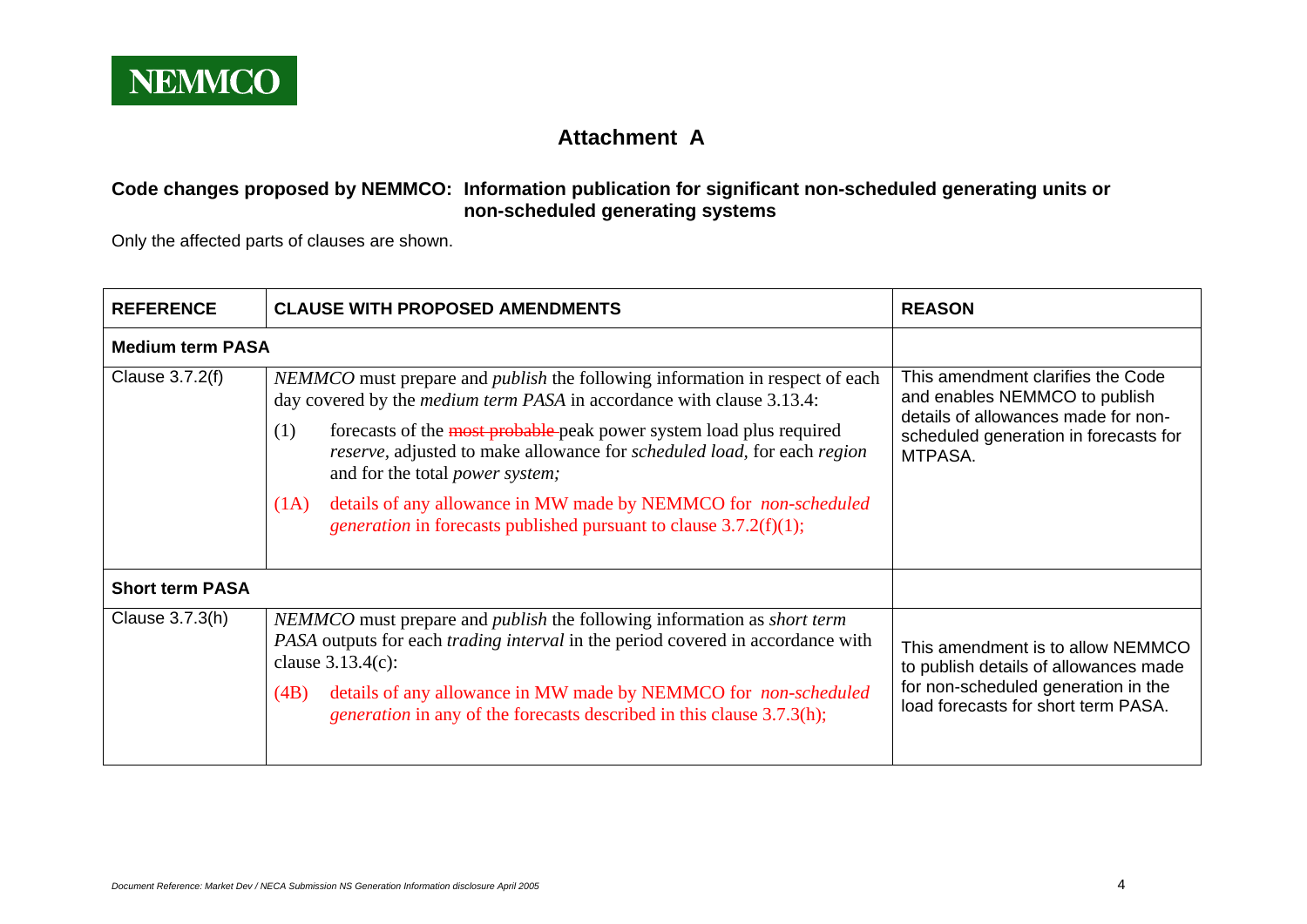| <b>REFERENCE</b> | <b>CLAUSE WITH PROPOSED AMENDMENTS</b>                                                                                                                                                                                                                                                                                                                                                                                                                                                           | <b>REASON</b>                                                                                                                                 |
|------------------|--------------------------------------------------------------------------------------------------------------------------------------------------------------------------------------------------------------------------------------------------------------------------------------------------------------------------------------------------------------------------------------------------------------------------------------------------------------------------------------------------|-----------------------------------------------------------------------------------------------------------------------------------------------|
| Pre-dispatch     |                                                                                                                                                                                                                                                                                                                                                                                                                                                                                                  |                                                                                                                                               |
| 3.13.4(f)        | Details of the pre-dispatch schedule to be published must include the<br>(f)<br>following for each trading interval in the period covered:<br>(1) forecasts of the most probable peak-power system load plus required<br>reserve for each region and for the total power system;<br>details of any allowance in MW made for non- <i>scheduled generation</i> in<br>(1A)<br>any of the forecasts described in this clause $3.13.4(f)$ ;                                                           | To enable NEMMCO to publish details<br>of allowances made for non-<br>scheduled generation in predispatch<br>forecasts.                       |
| <b>Dispatch</b>  |                                                                                                                                                                                                                                                                                                                                                                                                                                                                                                  |                                                                                                                                               |
| 3.13.4           | (s) Within 5 minutes of each time NEMMCO runs the dispatch algorithm,<br>NEMMCO must publish for each regional reference node the sum of actual<br>generation for each non-scheduled generating unit or generating system<br>comprised of non-scheduled <i>generating units</i> where that data is available to<br>NEMMCO and where that non-scheduled generating unit or generating<br>system comprised of non-scheduled generating units has a combined<br>nameplate rating greater than 30MW. | To enable NEMMCO to publish details<br>of aggregate non-scheduled<br>generation for each region following<br>each 5 minute dispatch interval. |